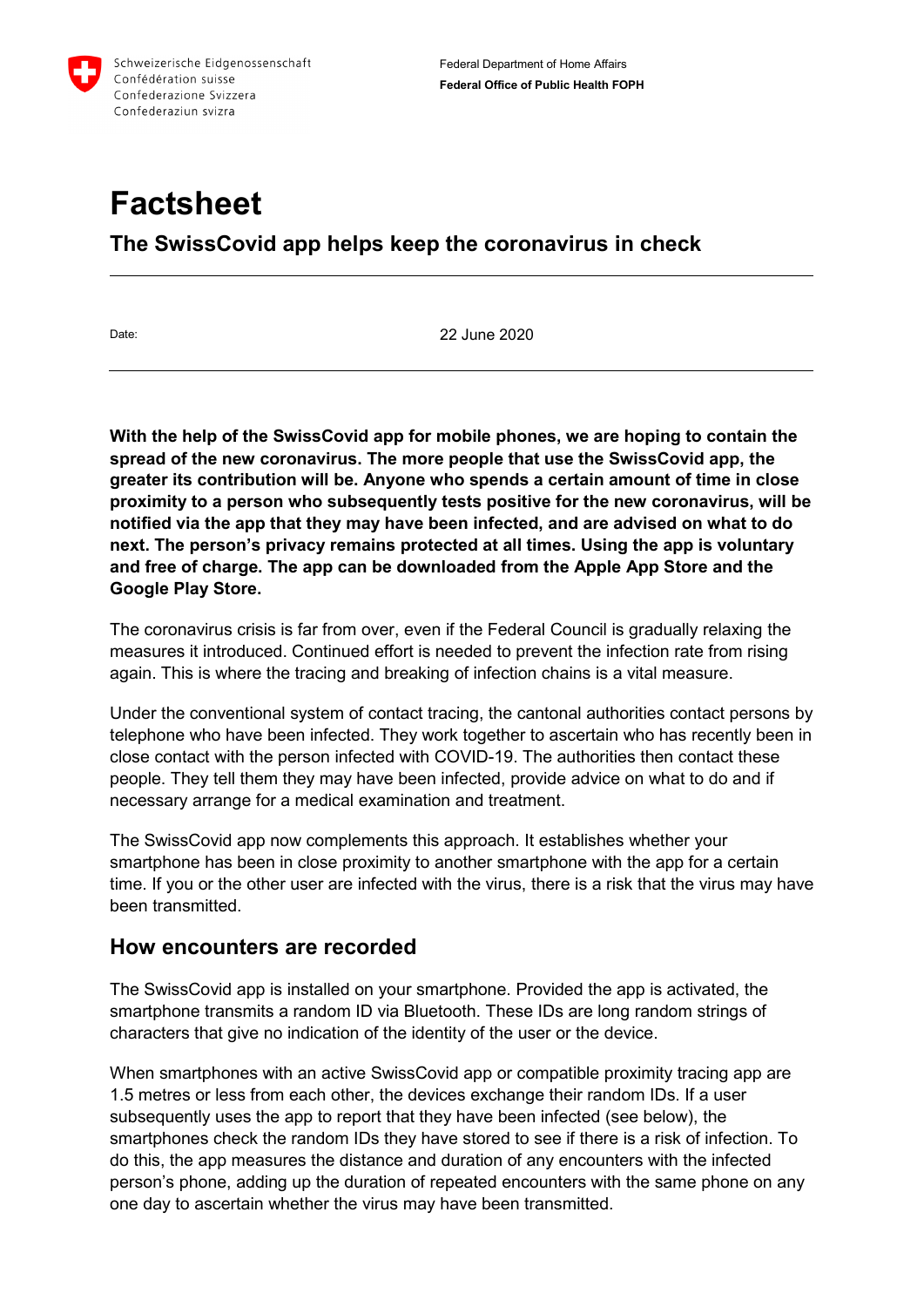Each of the random IDs recorded is deleted automatically from your phone after two weeks. App users simply have to switch on Bluetooth and carry the phone with them.

#### **How notification works**

If a person with the SwissCovid app tests positive for the new coronavirus, they receive a Covidcode from the cantonal authorities. They need this code to activate the notification function in the app. This step prevents abuse of the system.

Once notification has been activated, certain app users may receive a message to say they may have been infected. This message is sent only to users who have had an encounter with the infected person in the period starting two days before that person first experienced symptoms of the disease, i.e. they have been within two metres of the infected person for 15 minutes or more on any one day.

The notification is sent automatically and is anonymous. Anyone who receives a notification can then call the infoline number in the app and find out what to do next. Their privacy is maintained at all times. If a person who has been notified has already developed symptoms of the disease, they should stay at home, avoid contact with other people, and do the coronavirus check or call their doctor.

By working together in this way, we can all help to break the chains of infection.

## **This is how proximity tracing using the SwissCovid app works.**



### **Voluntary and secure**

No one is under any obligation to use the SwissCovid app or to enter the Covidcode to report their infection. Privacy is guaranteed at all times: the random IDs do not contain any information that can be used to identify a person, location or device. The app is used exclusively to contain the spread of the new coronavirus. No personal data or data on the